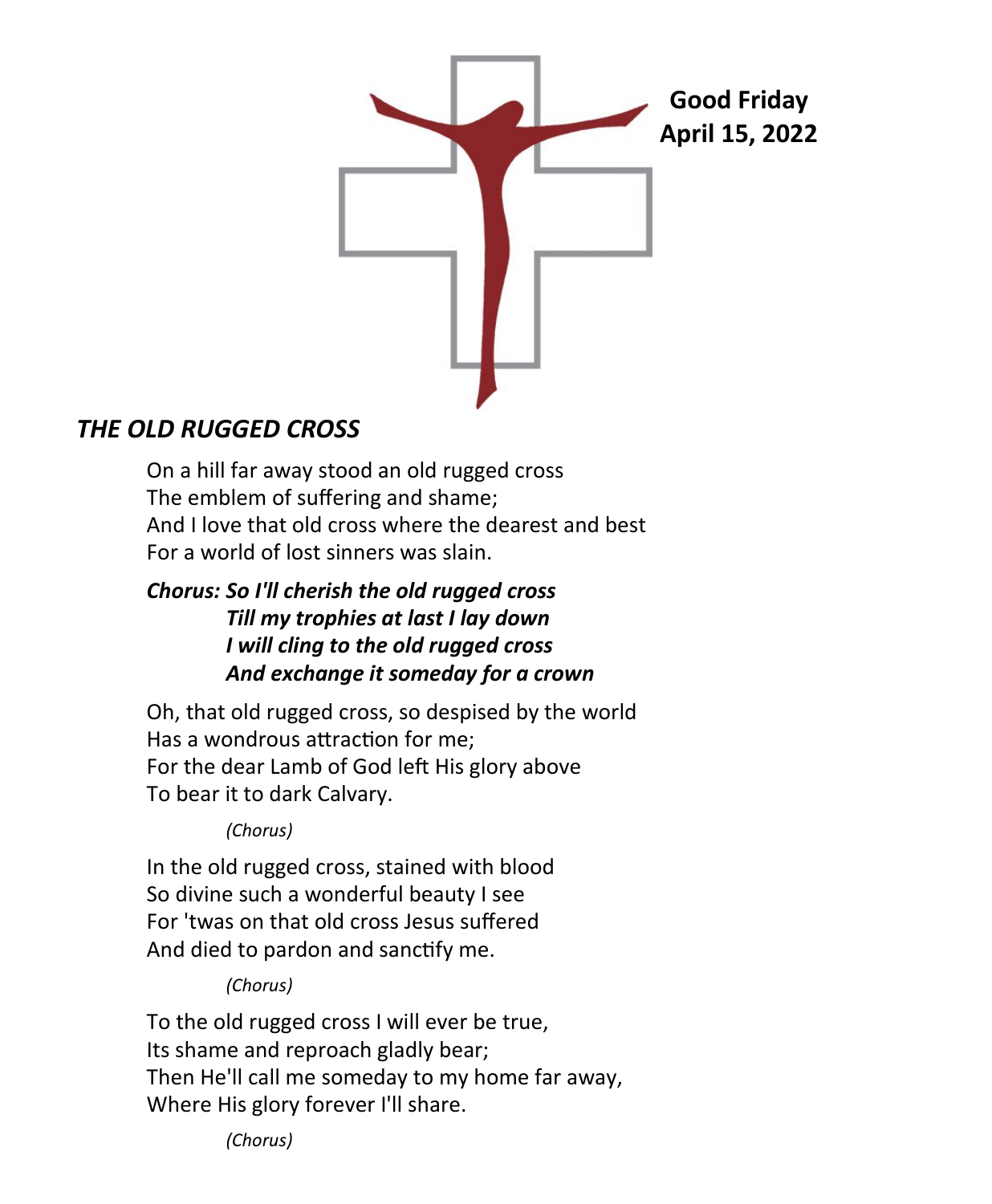# **Responsive Psalm 22** *(please stand)*

**Pastor:** My God, my God, why have you forsaken me? Why are you so far from saving me, from the words of my groaning?

**People: O my God, I cry by day, but you do not answer, and by night, but I find no rest. Pastor:** Yet you are holy, enthroned on the praises of Israel.

**People: In you our fathers trusted; they trusted, and you delivered them.**

**Pastor:** To you they cried and were rescued; in you they trusted and were not put to shame.

**People: But I am a worm and not a man, scorned by mankind and despised by the people.**

**Pastor:** All who see me mock me; they make mouths at me; they wag their heads;

**People: "He trusts in the LORD; let him deliver him; let him rescue him, for he delights in him!" Pastor:** Yet you are he who took me from the womb; you made me trust you at my mother's breasts.

**People: On you was I cast from my birth, and from my mother's womb you have been my God.** Pastor: Be not far from me, for trouble is near, and there is none to help.

**People: I am poured out like water, and all my bones are out of joint; my heart is like wax; it is melted within my breast;**

**Pastor:** my strength is dried up like a potsherd, and my tongue sticks to my jaws; you lay me in the dust of death.

**People: For dogs encompass me; a company of evildoers encircles me; they have pierced my hands and feet.**

**Pastor:** I can count all my bones - they stare and gloat over me;

**People: they divide my garments among them, and for my clothing they cast lots.**

**Pastor:** But you, O LORD, do not be far off! O you my help, come quickly to my aid!

**People: For he has not despised or abhorred the affliction of the afflicted, and he has not hidden his face from him, but has heard, when he cried to him.**

# **The Bidding Prayer**

**Pastor:** Almighty and everlasting God, since You have revealed Your glory to all nations in Jesus Christ and in the Word of His truth, keep, we ask You, in safety the works of Your mercy so that Your Church, spread throughout all the nations, may be defended against the adversary and may serve You in true faith and persevere in the confession of Your name; through Jesus Christ, our Lord.

## **People: Amen.**

**Pastor:** Almighty and everlasting God, by whose Spirit the whole body of the Church is governed and sanctified, receive the supplication and prayers which we offer before You for all Your servants in Your holy Church that every member of the same may truly serve You according to Your calling; through Jesus Christ, our Lord. **People: Amen.**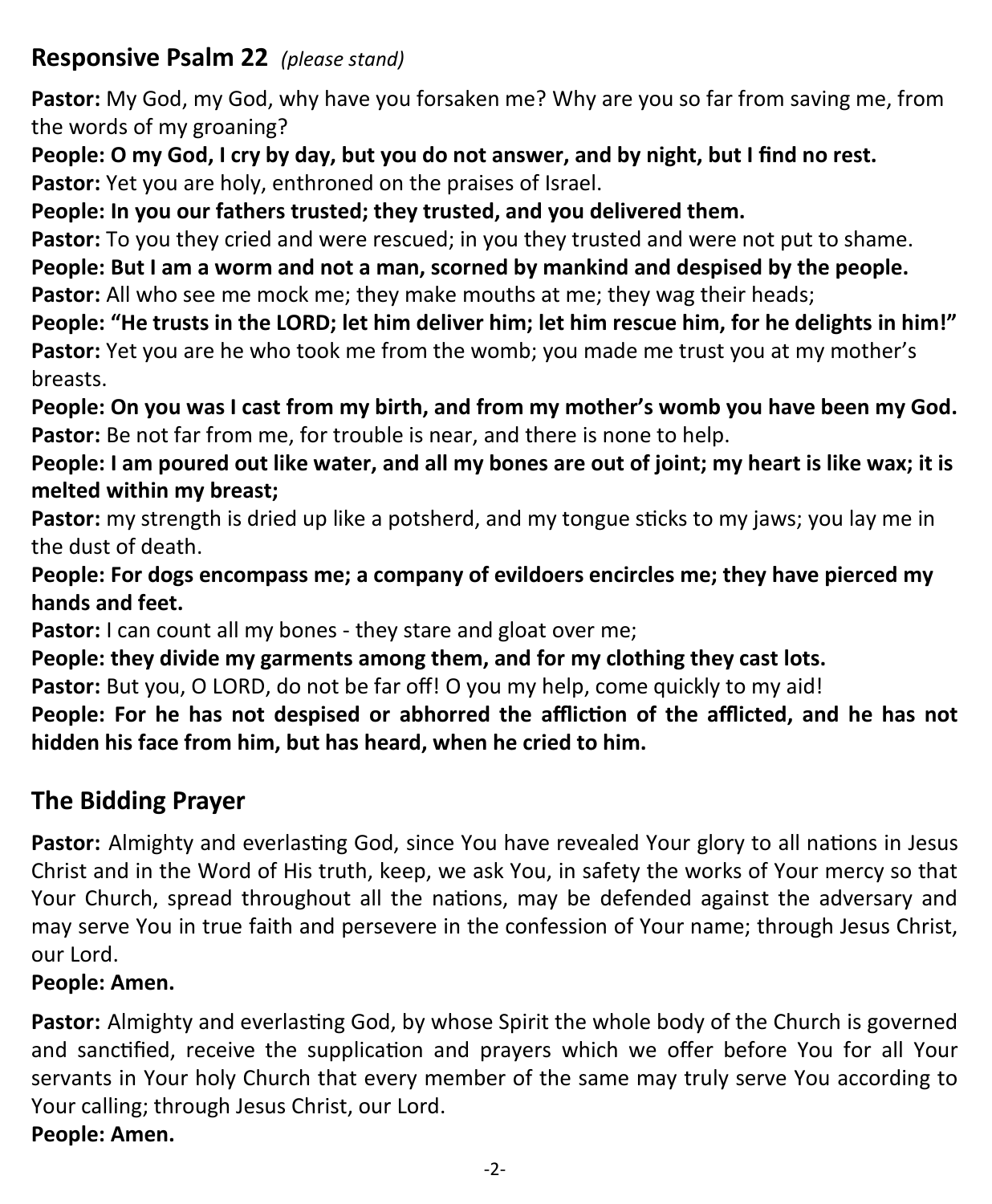**Pastor:** O merciful Father in heaven, because You hold in Your hand all the might of man and because You have ordained, for the punishment of evildoers and for the praise of those who do well, all the powers that exist in all the nations of the world, we humbly pray You graciously to regard Your servants, especially Joe, our President; the Congress of the United States; Gavin, our Governor; and all those who make, administer, and judge our laws; that all who receive the sword as Your ministers may bear it according to Your Word; through Jesus Christ, our Lord. **People: Amen.**

**Pastor:** Almighty and everlasting God, the consolation of the sorrowful and the strength of the weak, may the prayers of those who in any tribulation or distress cry to You graciously come before You, so that in all their necessities they may rejoice in Your manifold help and comfort; through Jesus Christ, our Lord.

### **People: Amen.**

**Pastor:** Almighty and everlasting God, because You seek not the death but the life of all, hear our prayers for all who have no right knowledge of You, free them from their error, and for the glory of Your name bring them into the fellowship of Your holy Church; through Jesus Christ, our Lord.

#### **People: Amen.**

**Pastor:** Almighty and everlasting God, King of Glory, and Lord of heaven and earth, by whose Spirit all things are governed, by whose providence all things are ordered, the God of peace and the author of all concord, grant us, we implore You, Your heavenly peace and concord that we may serve You in true fear, to the praise and glory of Your name; through Jesus Christ, our Lord. **People: Amen.**

Pastor: O almighty, everlasting God, through Your only Son, our blessed Lord, You have commanded us to love our enemies, to do good to those who hate us, and to pray for those who persecute us. We therefore earnestly implore You that by Your gracious visitation all our enemies may be led to true repentance and may have the same love and be of one accord and one mind and heart with us and with Your whole Christian Church; through Jesus Christ, our Lord.

#### **People: Amen.**

**Pastor:** O Lord, Father Almighty, by Your Word You created and You continue to bless and uphold all things. We pray You so to reveal to us Your Word, our Lord Jesus Christ that, through His dwelling in our hearts, we may by Your grace be made ready to receive Your blessing on all the fruits of the earth and whatsoever pertains to our bodily need; through Jesus Christ, our Lord.

#### **People: Amen.**

**People: Our Father who art in heaven, hallowed be thy name, thy kingdom come, thy will be done on earth as it is in heaven. Give us this day our daily bread; and forgive us our trespasses as we forgive those who trespass against us; and lead us not into temptation, but deliver us from evil. For thine is the kingdom and the power and the glory forever and ever. Amen.**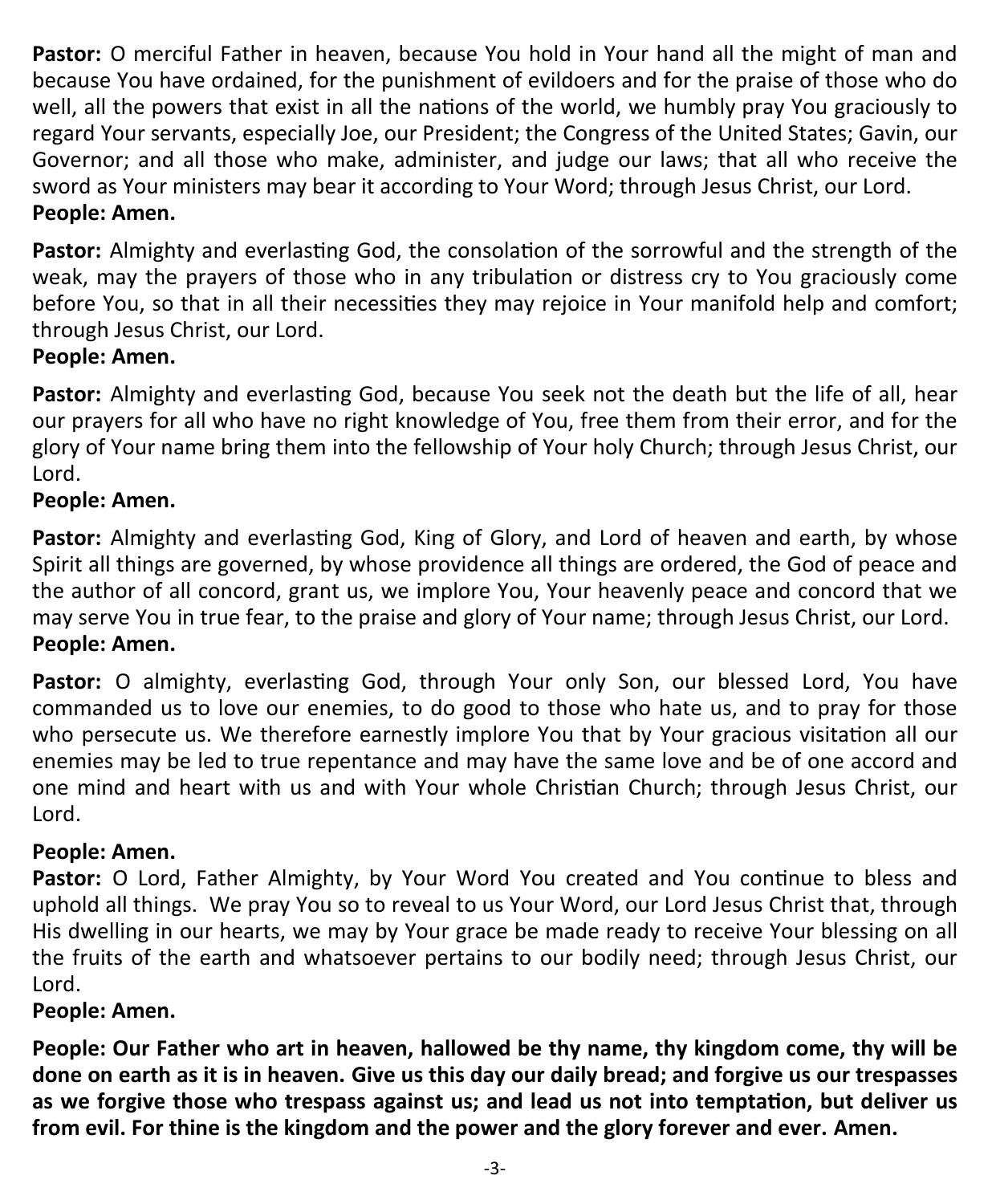## *The Lord's Death*

## *BY HIS WOUNDS*

*Chorus (2x): He was pierced for our transgressions He was crushed for our sins The punishment that brought us peace was upon Him And by His wounds by His wounds We are healed*

We are healed by Your sacrifice In the life that You gave We are healed for You paid the price By Your grace we are saved We are saved

*(Chorus)*

We are healed by Your sacrifice In the life that You gave We are healed for You paid the price By Your grace we are saved We are saved

*(Chorus)*

*By His wounds by His wounds*

*What can wash away my sin Nothing but the blood of Jesus*

#### **Luke 22:66-23:7**

 $22:66$ When dav came, the assembly of the elders of the people gathered together, both chief priests and scribes. And they led him away to their council, and they said,  $67$ "If you are the Christ, tell us." But he said to them, "If I tell you, you will not believe,  $^{68}$  and if I ask you, you will not answer. <sup>69</sup>But from now on the Son of Man shall be seated at the right hand of the power of God." <sup>70</sup>So they all said, "Are you the Son of God, then?" And he said to them, "You say that I am."  $71$ Then they said, "What further testimony do we need? We have heard it ourselves from his own lips."  $^{23:1}$ Then the whole company of them arose and brought him before Pilate.  $^{2}$ And they began to accuse him, saying, "We found this man misleading our nation and forbidding us to give tribute to Caesar, and saying that he himself is Christ, a king." <sup>3</sup>And Pilate asked him, "Are you the King of the Jews?" And he answered him, "You have said so." <sup>4</sup> Then Pilate said to the chief priests and the crowds, "I find no guilt in this man." <sup>5</sup>But they were urgent,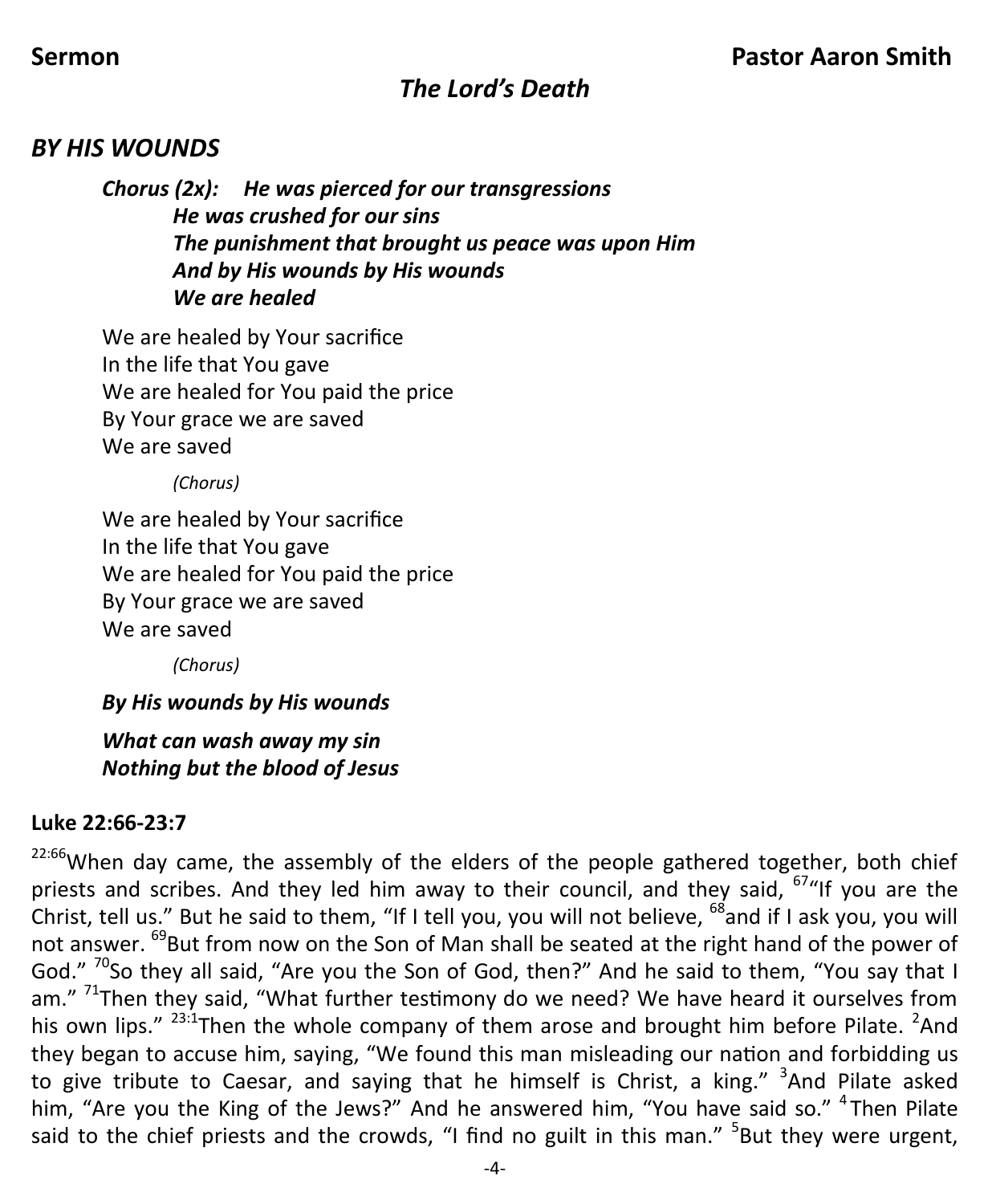saying, "He stirs up the people, teaching throughout all Judea, from Galilee even to this place."  $6$ When Pilate heard this, he asked whether the man was a Galilean. <sup>7</sup>And when he learned that he belonged to Herod's jurisdiction, he sent him over to Herod, who was himself in Jerusalem at that time.

## *WHEN I SURVEY THE WONDROUS CROSS*

When I survey the wondrous cross On which the Prince of glory died, My richest gain I count but loss, And pour contempt on all my pride.

Forbid it, Lord, that I should boast, Save in the death of Christ, my God; All the vain things that charm me most, I sacrifice them to His blood.

See, from His head, His hands, His feet, Sorrow and love flow mingled down; Did e'er such love and sorrow meet, Or thorns compose so rich a crown?

Were the whole realm of nature mine, That were a present far too small; Love so amazing, so divine, Demands my soul, my life, my all.

#### **Luke 23:8-25**

<sup>8</sup>When Herod saw Jesus, he was very glad, for he had long desired to see him, because he had heard about him, and he was hoping to see some sign done by him. <sup>9</sup>So he questioned him at some length, but he made no answer.  $^{10}$ The chief priests and the scribes stood by, vehemently accusing him.  $11$ And Herod with his soldiers treated him with contempt and mocked him. Then, arraying him in splendid clothing, he sent him back to Pilate.  $12$ And Herod and Pilate became friends with each other that very day, for before this they had been at enmity with each other. <sup>13</sup>Pilate then called together the chief priests and the rulers and the people. <sup>14</sup>and said to them, "You brought me this man as one who was misleading the people. And after examining him before you, behold, I did not find this man guilty of any of your charges against him. <sup>15</sup>Neither did Herod, for he sent him back to us. Look, nothing deserving death has been done by him.  $^{16}$  I will therefore punish and release him."  $^{18}$ But they all cried out together, "Away with this man, and release to us Barabbas" - <sup>19</sup>a man who had been thrown into prison for an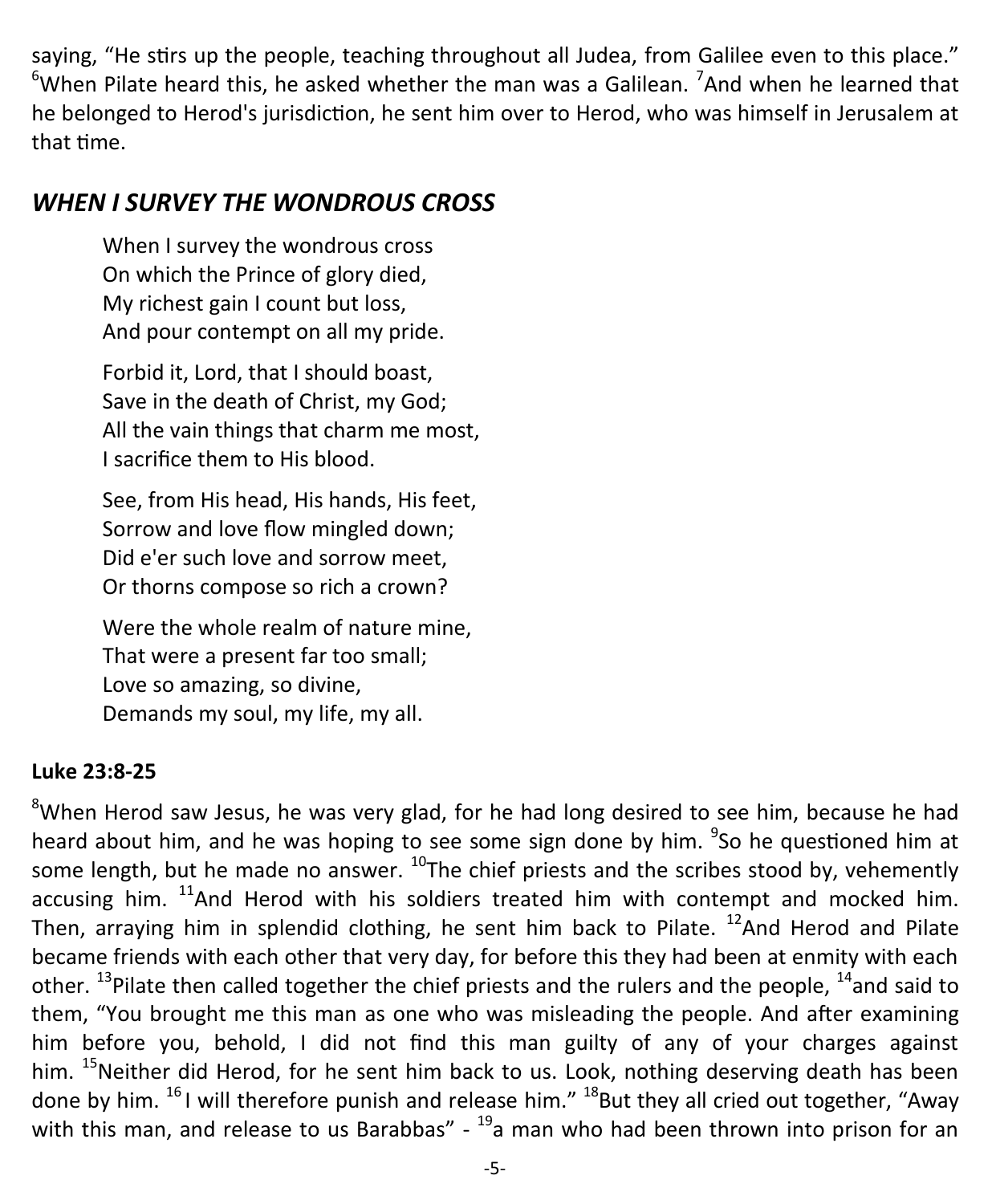insurrection started in the city and for murder.  $^{20}$ Pilate addressed them once more, desiring to release Jesus, <sup>21</sup> but they kept shouting, "Crucify, crucify him!" <sup>22</sup>A third time he said to them, "Why? What evil has he done? I have found in him no guilt deserving death. I will therefore punish and release him."  $^{23}$ But they were urgent, demanding with loud cries that he should be crucified. And their voices prevailed.  $24$ So Pilate decided that their demand should be granted. <sup>25</sup>He released the man who had been thrown into prison for insurrection and murder, for whom they asked, but he delivered Jesus over to their will.

# *HOW DEEP THE FATHER'S LOVE FOR US*

- 1. How deep the Father's love for us How vast beyond all measure That He should give His only Son To make a wretch His treasure How great the pain of searing loss The Father turns His face away As wounds which mar the Chosen One Bring many sons to glory
- 2. Behold the Man upon a cross My sin upon His shoulders Ashamed I hear my mocking voice Call out among the scoffers It was my sin that held Him there Until it was accomplished His dying breath has brought me life I know that it is finished
- 3. I will not boast in anything No gifts no pow'r no wisdom But I will boast in Jesus Christ His death and resurrection Why should I gain from His reward I cannot give an answer But this I know with all my heart His wounds have paid my ransom

#### **Luke 23:26-43**

 $26$ And as they led him away, they seized one Simon of Cyrene, who was coming in from the country, and laid on him the cross, to carry it behind Jesus.  $27$  And there followed him a great multitude of the people and of women who were mourning and lamenting for him.  $^{28}$ But turning to them Jesus said, "Daughters of Jerusalem, do not weep for me, but weep for yourselves and for your children.  $^{29}$ For behold, the days are coming when they will say, 'Blessed are the barren and the wombs that never bore and the breasts that never nursed!'  $30$ Then they will begin to say to the mountains, 'Fall on us,' and to the hills, 'Cover us.' <sup>31</sup>For if they do these things when the wood is green, what will happen when it is dry?"  $32$ Two others, who were criminals, were led away to be put to death with him.  $33$ And when they came to the place that is called The Skull,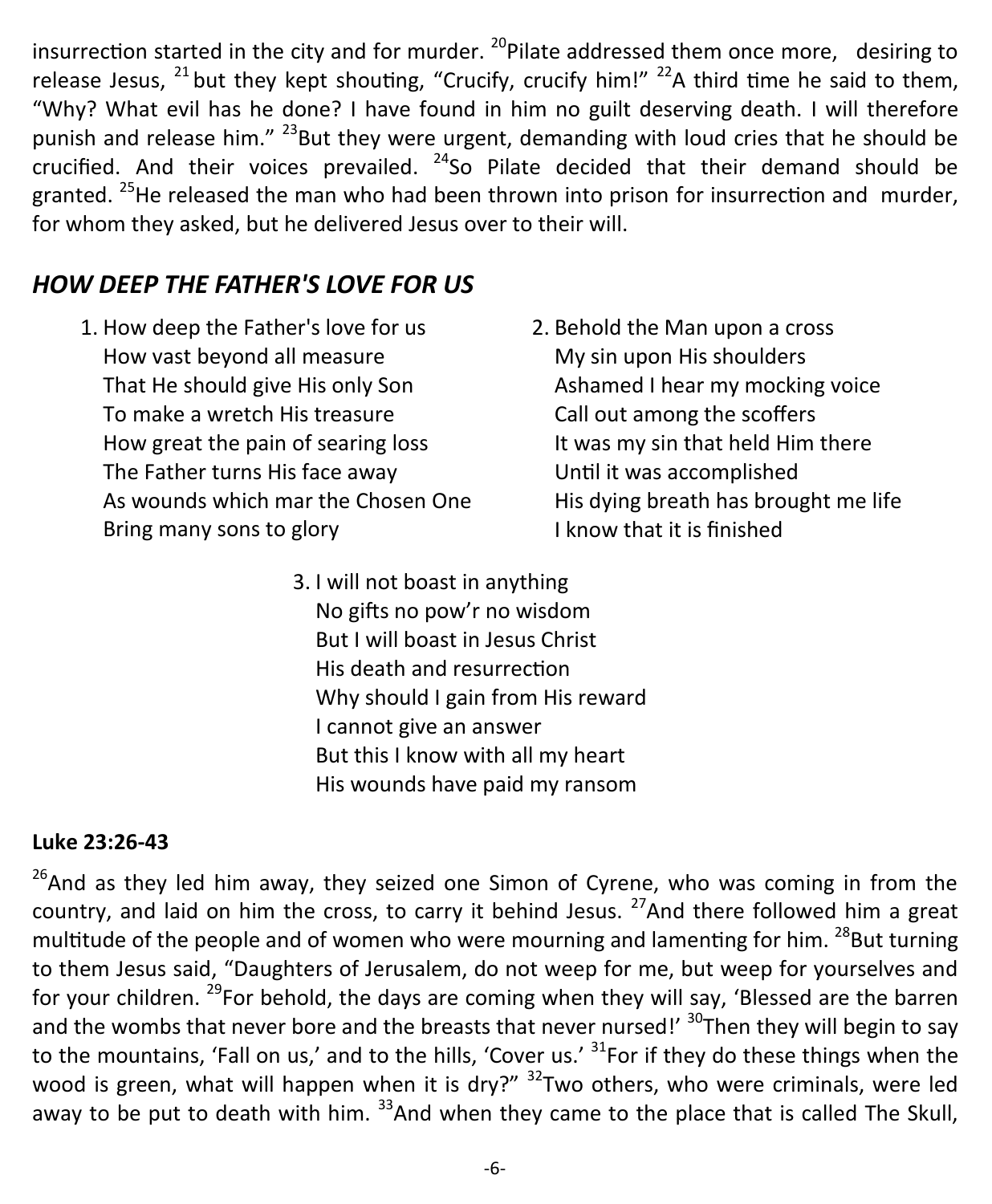there they crucified him, and the criminals, one on his right and one on his left.  $34$ And Jesus said, "Father, forgive them, for they know not what they do." And they cast lots to divide his garments. <sup>35</sup>And the people stood by, watching, but the rulers scoffed at him, saying, "He saved others; let him save himself, if he is the Christ of God, his Chosen One!" <sup>36</sup>The soldiers also mocked him, coming up and offering him sour wine  $37$  and saying, "If you are the King of the Jews, save yourself!" <sup>38</sup>There was also an inscription over him, "This is the King of the Jews." <sup>39</sup>One of the criminals who were hanged railed at him, saying, "Are you not the Christ? Save yourself and us!"  $40$ But the other rebuked him, saying, "Do you not fear God, since you are under the same sentence of condemnation?  $41$ And we indeed justly, for we are receiving the due reward of our deeds; but this man has done nothing wrong."  $42$ And he said, "Jesus, remember me when you come into your kingdom." <sup>43</sup>And he said to him, "Truly, I say to you, today you will be with me in paradise."

## *STRICKEN, SMITTEN, AND AFFLICTED*

Stricken, smitten, and afflicted, See Him dying on the tree! 'Tis the Christ by man rejected; Yes, my soul, 'tis He! 'tis He! 'Tis the long-expected Prophet, David's Son, yet David's Lord; Proofs I see sufficient of it: 'Tis the true and faithful Word.

Tell me, ye who hear Him groaning, Was there ever grief like His? Friends through fear His cause disowning, Foes insulting His distress; Many hands were raised to wound Him, None would interpose to save; But the deepest stroke that pierced Him Was the stroke that Justice gave.

Ye who think of sin but lightly Nor suppose the evil great Here may view its nature rightly, Here its guilt may estimate. Mark the Sacrifice appointed, See who bears the awful load; 'Tis the Word, the Lord's anointed, Son of Man and Son of God.